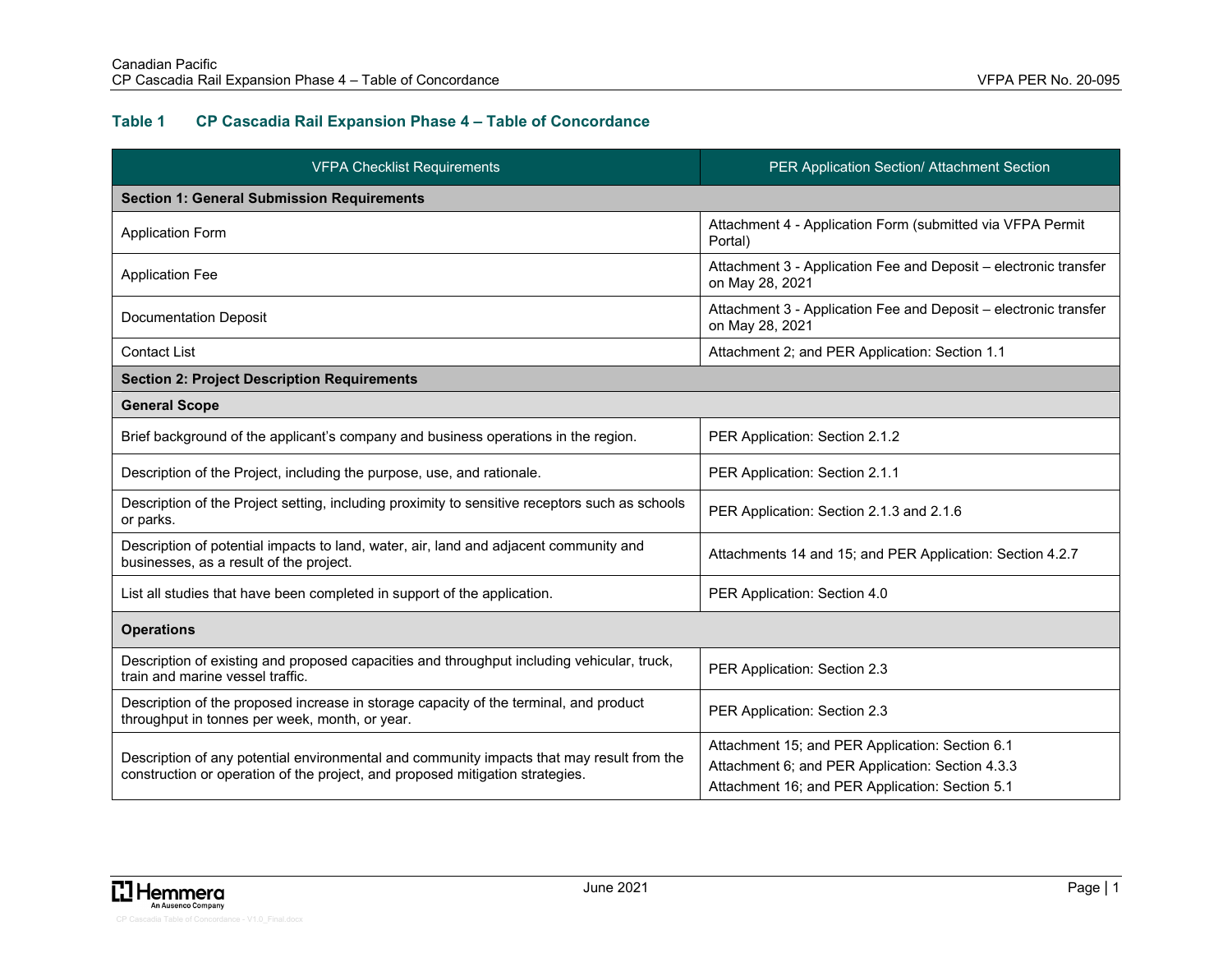| <b>VFPA Checklist Requirements</b>                                                                                                                                                                                                                                                                      | PER Application Section/ Attachment Section                                                                                                    |
|---------------------------------------------------------------------------------------------------------------------------------------------------------------------------------------------------------------------------------------------------------------------------------------------------------|------------------------------------------------------------------------------------------------------------------------------------------------|
| <b>Construction</b>                                                                                                                                                                                                                                                                                     |                                                                                                                                                |
| Proposed construction period (start and finish), hours, and method of construction.                                                                                                                                                                                                                     | PER Application: Section 2.1.4, H362379-GA-100-S0-0001                                                                                         |
| Description of construction staging activities.                                                                                                                                                                                                                                                         | Attachment 8; and PER Application: Section 4.3.2                                                                                               |
| If you anticipate the need to construct outside of the standard VFPA construction hours, this<br>can be requested in the application. Should this information not be provided at the time of<br>application, the request can be processed at a later date, but will be subject to a permit<br>amendment | N/A - To be completed upon review                                                                                                              |
| <b>Section 3: Drawing Requirements</b>                                                                                                                                                                                                                                                                  |                                                                                                                                                |
| <b>Location Plan</b>                                                                                                                                                                                                                                                                                    |                                                                                                                                                |
| Plan showing the relationship of the proposed Project to surrounding area at a 1:5000<br>scale.                                                                                                                                                                                                         | Attachment 5; and PER Application: Section 3                                                                                                   |
| <b>Site Plan</b>                                                                                                                                                                                                                                                                                        |                                                                                                                                                |
| Lease and property boundaries, easements and right-of-ways.                                                                                                                                                                                                                                             | Attachment 5; and PER Application: Section 3, 362379-PR-<br>100S0-0005                                                                         |
| Legal high-water mark where applicable.                                                                                                                                                                                                                                                                 | PER Application: Figure 3a and 3b                                                                                                              |
| Location and dimensions of all existing and proposed buildings, structures, equipment, and<br>marine structures.                                                                                                                                                                                        | Attachment 5; and PER Application: Section 3, H362379-RW-<br>100-S0-0011-0017; H360165-CV-100-S0-0001-0002; and<br>H360165-SR-100-S0-0002-0003 |
| Access points including roadways, driveways, parking areas, walkways, berths, gangways,<br>docks.                                                                                                                                                                                                       | Attachment 5; and PER Application: Section 3, H362379-GA-<br>100-S0-0001                                                                       |
| Area of construction staging/laydown area.                                                                                                                                                                                                                                                              | PER Application: 4a - 4c                                                                                                                       |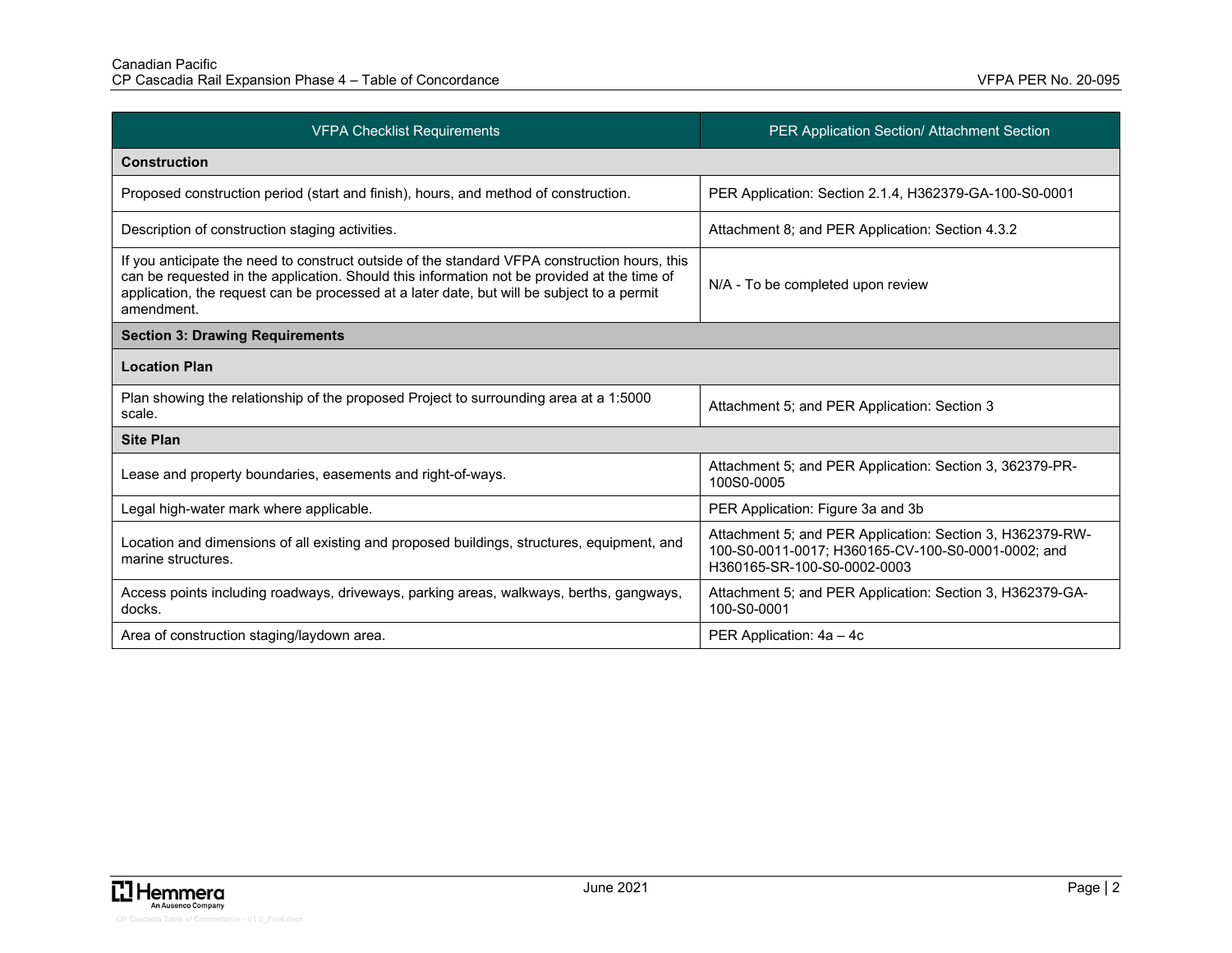| <b>VFPA Checklist Requirements</b>                                                                                                                                                                                                                                                           | PER Application Section/ Attachment Section                                                                                                    |
|----------------------------------------------------------------------------------------------------------------------------------------------------------------------------------------------------------------------------------------------------------------------------------------------|------------------------------------------------------------------------------------------------------------------------------------------------|
| <b>Marine Structures</b>                                                                                                                                                                                                                                                                     |                                                                                                                                                |
| Site plan specific to proposed marine works only. Identify existing marine structures and<br>those intended to be removed or relocated or will be impacted (e.g. storm water outfall<br>impacted by rip rap placement).                                                                      | Attachment 5; and PER Application: Section 3, H360165-CV-<br>100-S0-0001-0002                                                                  |
| Dimensions and cross sections of front, rear and two sides of proposed marine structures<br>including dolphins, piles, docks, piers, gangways, floats, fenders, bollards, rip rap,<br>navigational lighting, navigation aids, ranges, dredging channels, dams and areas to be<br>filled etc. | Attachment 5; and PER Application: Section 3, H362379-RW-<br>100-S0-0011-0017; H360165-CV-100-S0-0001-0002; and<br>H360165-SR-100-S0-0002-0003 |
| Dimensions and characteristics of proposed materials.                                                                                                                                                                                                                                        | Attachment 5; and PER Application: Section 3, H362379-GA-<br>100-S0-0001                                                                       |
| Structures in relation to the tidal Higher High Water and Lower Low Water lines including<br>water depth.                                                                                                                                                                                    | Attachment 5; and PER Application: Section 3, H362379-GA-<br>100-S0-0001                                                                       |
| <b>Utilities</b>                                                                                                                                                                                                                                                                             |                                                                                                                                                |
| Separate plans showing existing and proposed utilities.                                                                                                                                                                                                                                      | Attachment 5; and PER Application: Section 3, H362379-GA-<br>100-S0-0001                                                                       |
| Lot grading plan showing existing/proposed paving and drainage. Separate to two plans if<br>required for clarity.                                                                                                                                                                            | N/A                                                                                                                                            |
| The Applicant is responsible for location of all existing utilities. VFPA will provide known<br>utility information, but location of buried utilities must be confirmed by the applicant.                                                                                                    | N/A                                                                                                                                            |
| Rail                                                                                                                                                                                                                                                                                         |                                                                                                                                                |
| Existing and proposed rail tracks, switches, and other associated rail works.                                                                                                                                                                                                                | Attachment 5; and PER Application: Section 3, H362379-GA-<br>100-S0-0001                                                                       |
| Description of the rail operations expected, and how rail cars are delivered to the site and<br>managed while on site.                                                                                                                                                                       | Attachment 5; and PER Application: Section 3, H362379-GA-<br>100-S0-0001                                                                       |
| <b>Section 4: Required Studies and Reports</b>                                                                                                                                                                                                                                               |                                                                                                                                                |
| <b>Hazardous Materials Handling</b>                                                                                                                                                                                                                                                          |                                                                                                                                                |
| Description of hazardous materials storage and handling methods & table of applicable<br>regulations.                                                                                                                                                                                        | Attachment 6, section 8; and PER Application: Section 4.1.1                                                                                    |
| Hazardous materials resuse, removal, recycling and disposal plan, prior to demolition of<br>structures in accordance with all relevant regulations.                                                                                                                                          | Attachment 6, section 8; and PER Application: Section 4.1.1                                                                                    |
| Copies of any relevant material safety data sheets (MSDS) as it may related to products<br>handled, used, or stored on the site.                                                                                                                                                             | N/A - See Attachment 6, section 8; and PER Application:<br>Section 4.1.1                                                                       |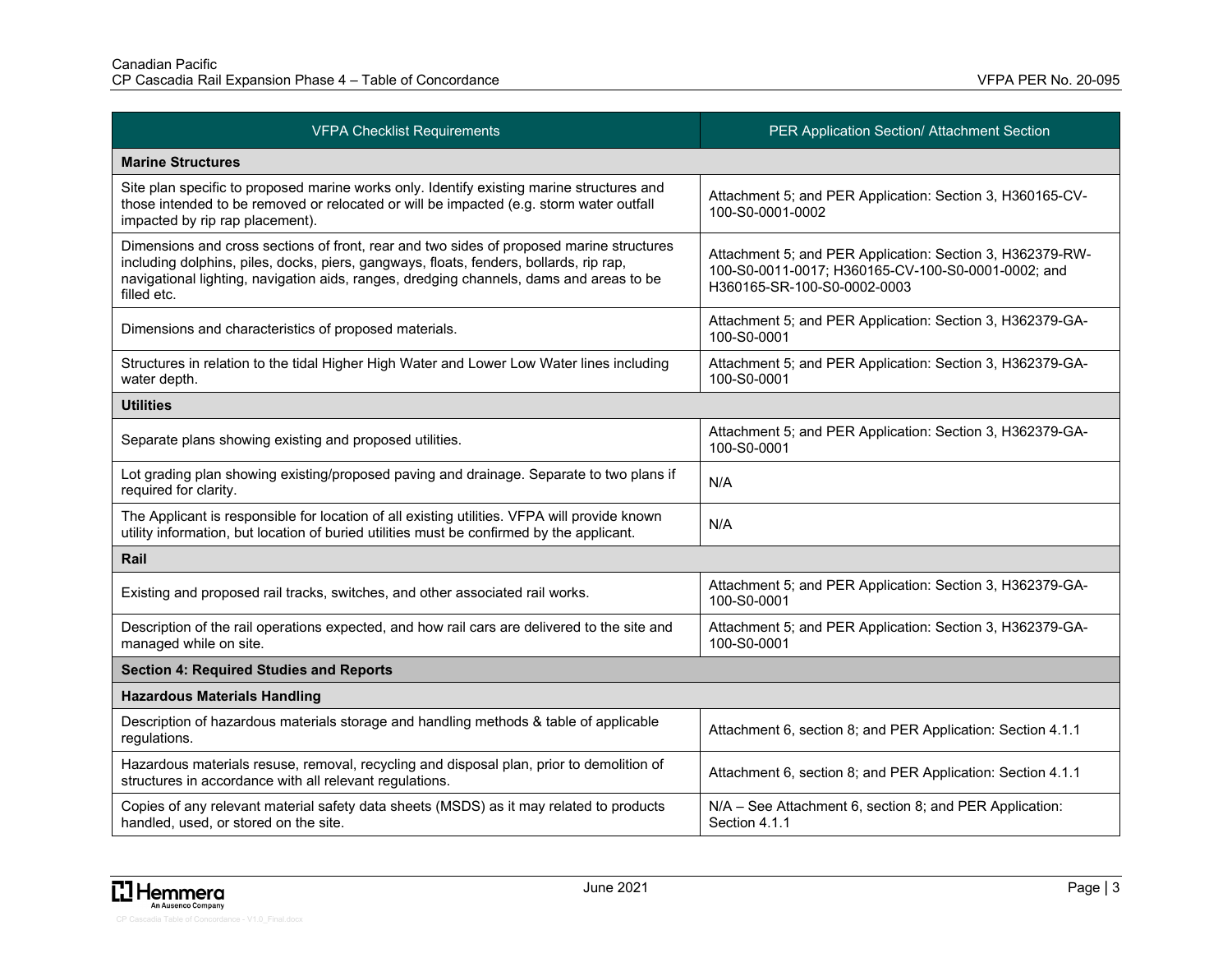| <b>VFPA Checklist Requirements</b>                                                                                                                                                                                                                                                                                                                    | PER Application Section/ Attachment Section                                                                                    |
|-------------------------------------------------------------------------------------------------------------------------------------------------------------------------------------------------------------------------------------------------------------------------------------------------------------------------------------------------------|--------------------------------------------------------------------------------------------------------------------------------|
| <b>Geotechnical Report</b>                                                                                                                                                                                                                                                                                                                            |                                                                                                                                |
| Description of site seismic and geologic hazards.                                                                                                                                                                                                                                                                                                     | Attachment 7; and PER Application: Section 4.1.2                                                                               |
| Description of construction measures, precautions and corrective actions recommended for<br>preventing structural damage and reducing the risk of terrestrial, marine and riparian<br>geotechnical hazards to acceptable levels.                                                                                                                      | Attachment 7; and PER Application: Section 4.1.2                                                                               |
| <b>Rail Operations Plan</b>                                                                                                                                                                                                                                                                                                                           |                                                                                                                                |
| An assessment of the rail operations expected, including length and number of cars,<br>average number and peak number of trains per day anticipated at the site, how rail cars are<br>delivered to the site and managed while on the site, and total site capacity - length of tracks<br>and total number of trains that can be accommodated on site. | N/A - CP will provide Railway Flagging as needed                                                                               |
| Overview of how shunting or car switching is conducted or managed, and design speed for<br>arriving and departing trains.                                                                                                                                                                                                                             | PER Application: Section 2.3 (no reference of car switching or<br>shunting)                                                    |
| Provide a copy of a joint letter of support for the project between participating carrier (CP<br>Rail) and terminal (Cascadia).                                                                                                                                                                                                                       | In development                                                                                                                 |
| Description of the design capacity and specifications for the rail components that are<br>specified for all on-site rail.                                                                                                                                                                                                                             | PER Application: Section 2.3                                                                                                   |
| Account for operations traffic up to the 10 year horizon.                                                                                                                                                                                                                                                                                             | N/A                                                                                                                            |
| <b>Marine Construction &amp; Staging Plan</b>                                                                                                                                                                                                                                                                                                         |                                                                                                                                |
| Identification of navigation related hazards and risk mitigation measures.                                                                                                                                                                                                                                                                            | Attachment 8, and 10, and PER Application: Section 4.2.1 and<br>4.3.2                                                          |
| Staging and construction areas.                                                                                                                                                                                                                                                                                                                       | Attachment 8; and PER Application: Figure 4a-4c                                                                                |
| Dates and hours of operations.                                                                                                                                                                                                                                                                                                                        | Attachment 8, Section 6; and PER Application: Section 4.3.2                                                                    |
| Description and hours of operation.                                                                                                                                                                                                                                                                                                                   | Attachment 8, Section 6; and PER Application: Section 4.3.2                                                                    |
| Description of activities taking place.                                                                                                                                                                                                                                                                                                               | Attachment 8, Section 3; and PER Application: Section 4.3.2                                                                    |
| Equipment and vessel (dimensions must be included).                                                                                                                                                                                                                                                                                                   | Attachment 8, Section 3, dimensions can be found in Attachment<br>10, Section 3; and PER Application: Section 4.3.2, and 4.2.1 |
| Method of preferred communication with marine users.                                                                                                                                                                                                                                                                                                  | Attachment 8, Section 7; PER Application 4.3.2                                                                                 |
| Method of communication updates to relevant users.                                                                                                                                                                                                                                                                                                    | Attachment 8, Section 7; PER Application: Section4.3.2                                                                         |
| Special requests and/or additional information.                                                                                                                                                                                                                                                                                                       | N/A                                                                                                                            |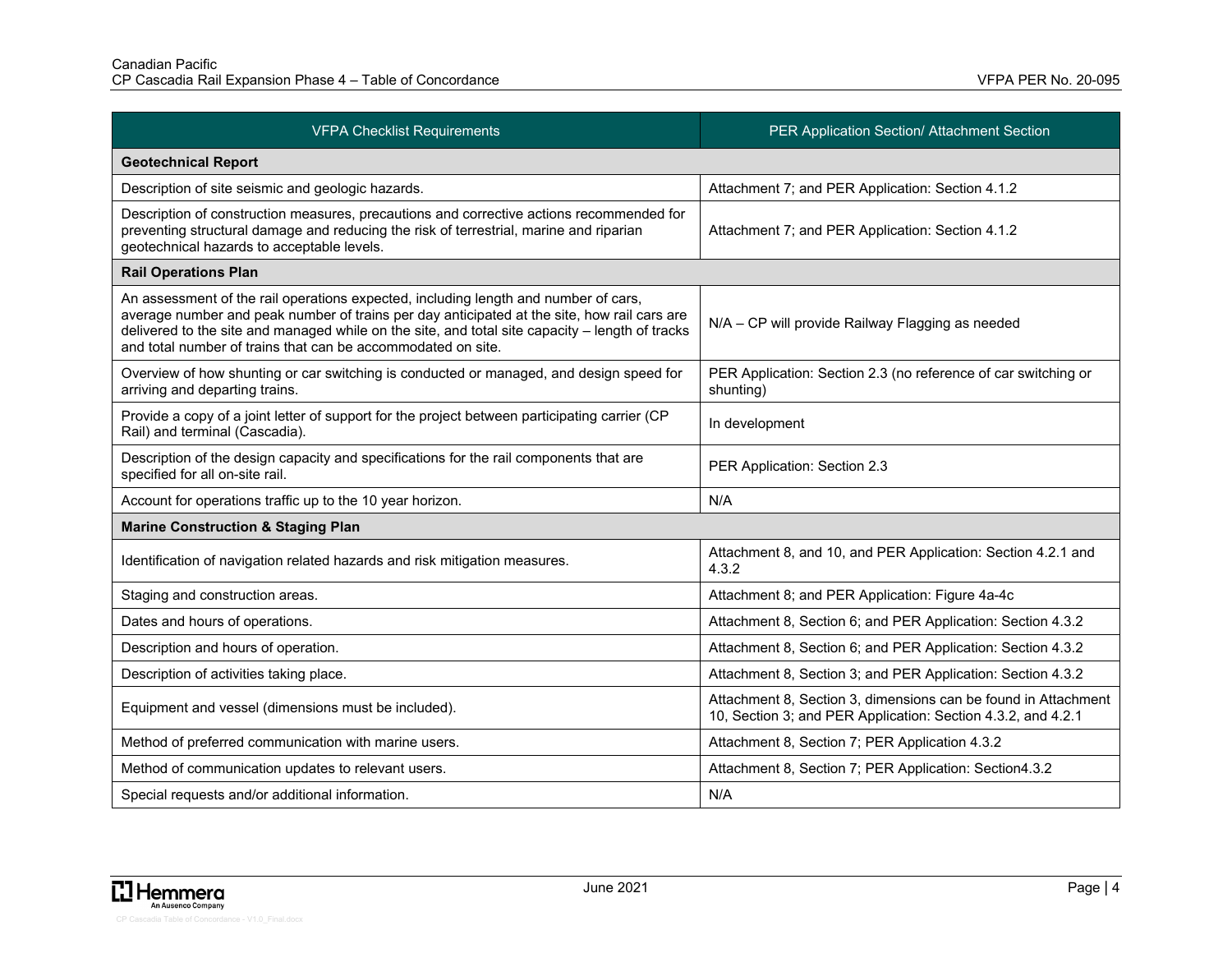| <b>VFPA Checklist Requirements</b>                                                                                                                                                                                                                             | PER Application Section/ Attachment Section              |
|----------------------------------------------------------------------------------------------------------------------------------------------------------------------------------------------------------------------------------------------------------------|----------------------------------------------------------|
| <b>Marine Communications Plan</b>                                                                                                                                                                                                                              |                                                          |
| Details, timelines, equipment, staging, etc.                                                                                                                                                                                                                   | Attachment 9, Section 1; PER Application: Section 4.3.2  |
| Draft Construction Notice to Mariners - regarding overall project.                                                                                                                                                                                             | In development                                           |
| Weekly (NAVWARN) to update marine users on any changes.                                                                                                                                                                                                        | Attachment 9, Section 1; PER Application: Section 4.3.2  |
| <b>Navigation Impact Assessment</b>                                                                                                                                                                                                                            |                                                          |
| Marine impacts, obstructions and mitigation plan due to permanent works either within the<br>navigation channel or marine safety channel boundaries (construction phase) - i.e. impact<br>on channel depth and/or width, construction and vessel staging plan. | Attachment 10, Section 4; PER Application: Section 4.2.1 |
| <b>Hydraulic Process and Alteration Report</b>                                                                                                                                                                                                                 |                                                          |
| Investigation and description of potential alterations (as a result of the installation of fill<br>material extending into TCZ-2) to local hydraulics.                                                                                                         | Attachment 11; and PER Application: Section 4.2.2        |
| <b>Noise Study</b>                                                                                                                                                                                                                                             |                                                          |
| An assessment of how the proposed development will affect the noise levels experienced<br>by the adjacent community.                                                                                                                                           | Attachment 12; and PER Application: Section 4.2.3        |
| Archaeological Potential - Preliminary Assessment                                                                                                                                                                                                              |                                                          |
| Footprint and depth of ground alteration works, if proposed.                                                                                                                                                                                                   | Attachment 13; and PER Application: Section 4.2.6        |
| Identify if the proposed project is situated on fill or native soil, and what the anticipated<br>impacts to native soil may be.                                                                                                                                | Attachment 13; and PER Application: Section 4.2.6        |
| Identify if the proposed project is within 100m of potable water (historically present or<br>currently present).                                                                                                                                               | Attachment 13; and PER Application: Section 4.2.6        |
| Location of proposed project in relation to the original shoreline or river/stream bank.                                                                                                                                                                       | Attachment 13; and PER Application: Section 4.2.6        |
| Determine if the proposed project is situated on relatively level ground.                                                                                                                                                                                      | Attachment 13; and PER Application: Section 4.2.6        |
| <b>Archaeological Overview Assessment</b>                                                                                                                                                                                                                      |                                                          |
| Identify and assess archaeological resource potential or sensitivity within a proposed<br>Project area.                                                                                                                                                        | Attachment 13; and PER Application: Section 4.2.6        |
| Provide recommendations concerning the appropriate methodology and scope of work for<br>subsequent inventory and/or archaeological impact assessment studies.                                                                                                  | Attachment 13; and PER Application: Section 4.2.6        |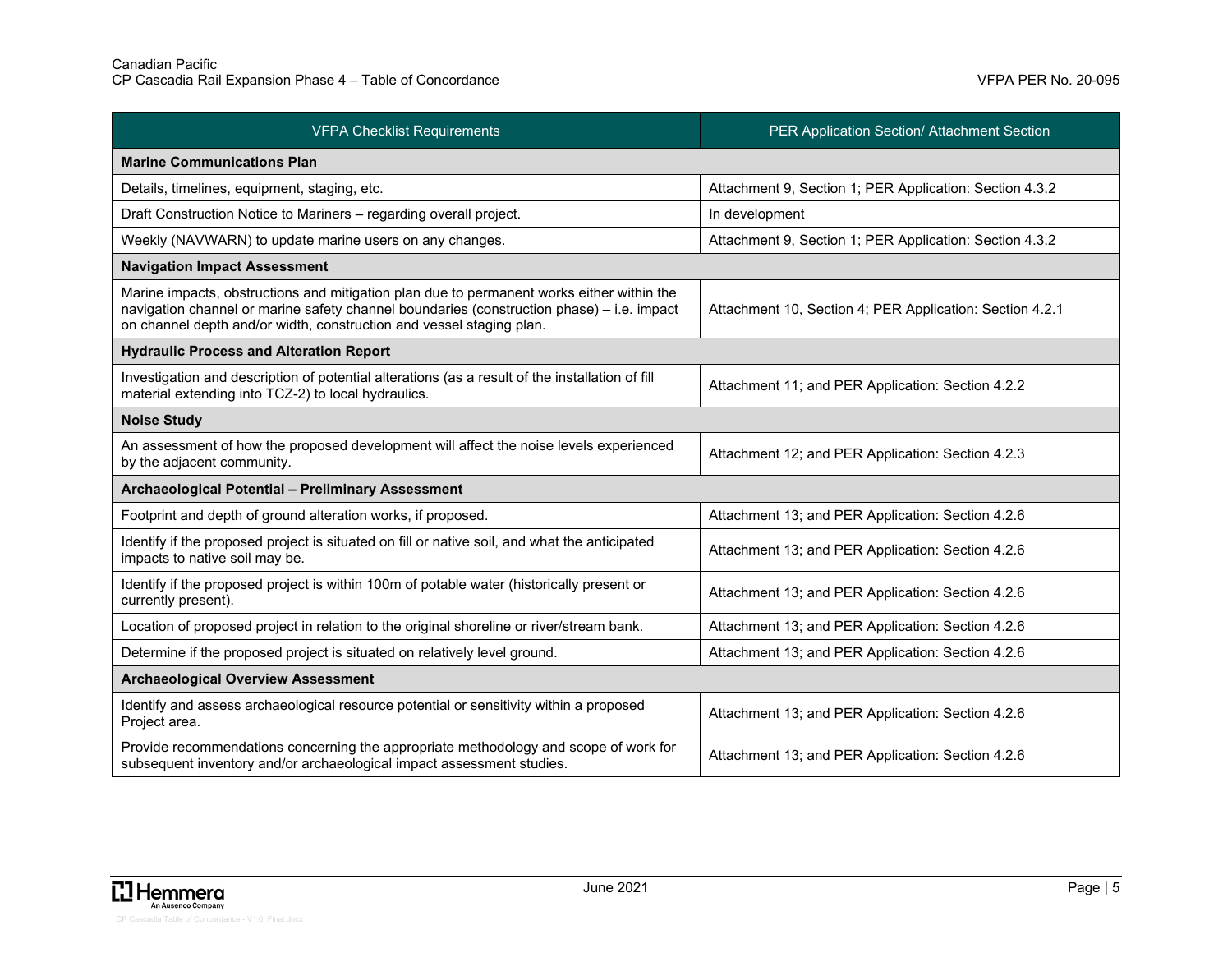| <b>VFPA Checklist Requirements</b>                                                                                                                                                                                                                                                                                                                                | PER Application Section/ Attachment Section                     |
|-------------------------------------------------------------------------------------------------------------------------------------------------------------------------------------------------------------------------------------------------------------------------------------------------------------------------------------------------------------------|-----------------------------------------------------------------|
| <b>Archaeological Impact Assessment</b>                                                                                                                                                                                                                                                                                                                           |                                                                 |
| Identify archaeological sites, evaluate their significance, assess potential impacts by the<br>project on archaeological sites, and provide recommendations concerning the appropriate<br>impact management measures that may be required.                                                                                                                        | Attachment 13; and PER Application: Section 4.2.6               |
| <b>Construction Environnemental Management Plan (CEMP)</b>                                                                                                                                                                                                                                                                                                        |                                                                 |
| Description of how the site will be managed during construction such that the work does not<br>result in adverse impacts to the environment, heritage resources, public (municipal,<br>stakeholders, community), Indigenous groups, and including potential effects from<br>stormwater, noise, vibration, light, dust emissions, or other deleterious discharges. | Attachment 6; and PER Application: Section 4.3.3                |
| <b>Vegetation Plan</b>                                                                                                                                                                                                                                                                                                                                            |                                                                 |
| Description of topography, hydrology, soil cover and quality.                                                                                                                                                                                                                                                                                                     | Attachment 14, Section 3; and PER Application: Section 4.3.4    |
| Description of current vegetation types, characteristics and relative abundance, including<br>native, listed and invasive species.                                                                                                                                                                                                                                | Attachment 14, Section 3; and PER Application: Section 4.3.4    |
| Description of riparian vegetation removal and details as to proposed location, species and<br>ratio of replacement planting and include an adaptive vegetation management, monitoring<br>and control plan. Locations and ratios will be confirmed by VFPA upon review of a complete<br>application.                                                              | Attachment 17; and PER Application: Section 6.1                 |
| <b>Soil/Sediment Management Plan</b>                                                                                                                                                                                                                                                                                                                              |                                                                 |
| Outlines how the proponent will test for, appropriately handle, limit migration/run-off and<br>dispose of contaminated soils.                                                                                                                                                                                                                                     | Attachment 6, Section 5.5.1; PER Application: Section 4.3.3     |
| Required when dealing with properties with known or suspected contamination in the soil.                                                                                                                                                                                                                                                                          | Attachment 6, Section 5.7; PER Application: Section 4.3.3       |
| <b>Biophysical Survey Report</b>                                                                                                                                                                                                                                                                                                                                  |                                                                 |
| An assessment of species and habitats that will be affected by project activities such as<br>infilling, vegetation removal, or shoreline modification.                                                                                                                                                                                                            | Attachment 17; and PER Application: Section 6.1                 |
| <b>Nesting Bird Survey</b>                                                                                                                                                                                                                                                                                                                                        |                                                                 |
| An assessment of nesting birds using non-intrusive methods (i.e. determine the presence of<br>birds in habitat through observation of singing birds, alarm calls, distraction displays, nest).                                                                                                                                                                    | N/A (see PER Application: Section 4.2.8)                        |
| Include a description of existing conditions, potential impacts, and proposed mitigation<br>strategies                                                                                                                                                                                                                                                            | Attachment 6, Section 2.8.6; and PER Application: Section 4.3.3 |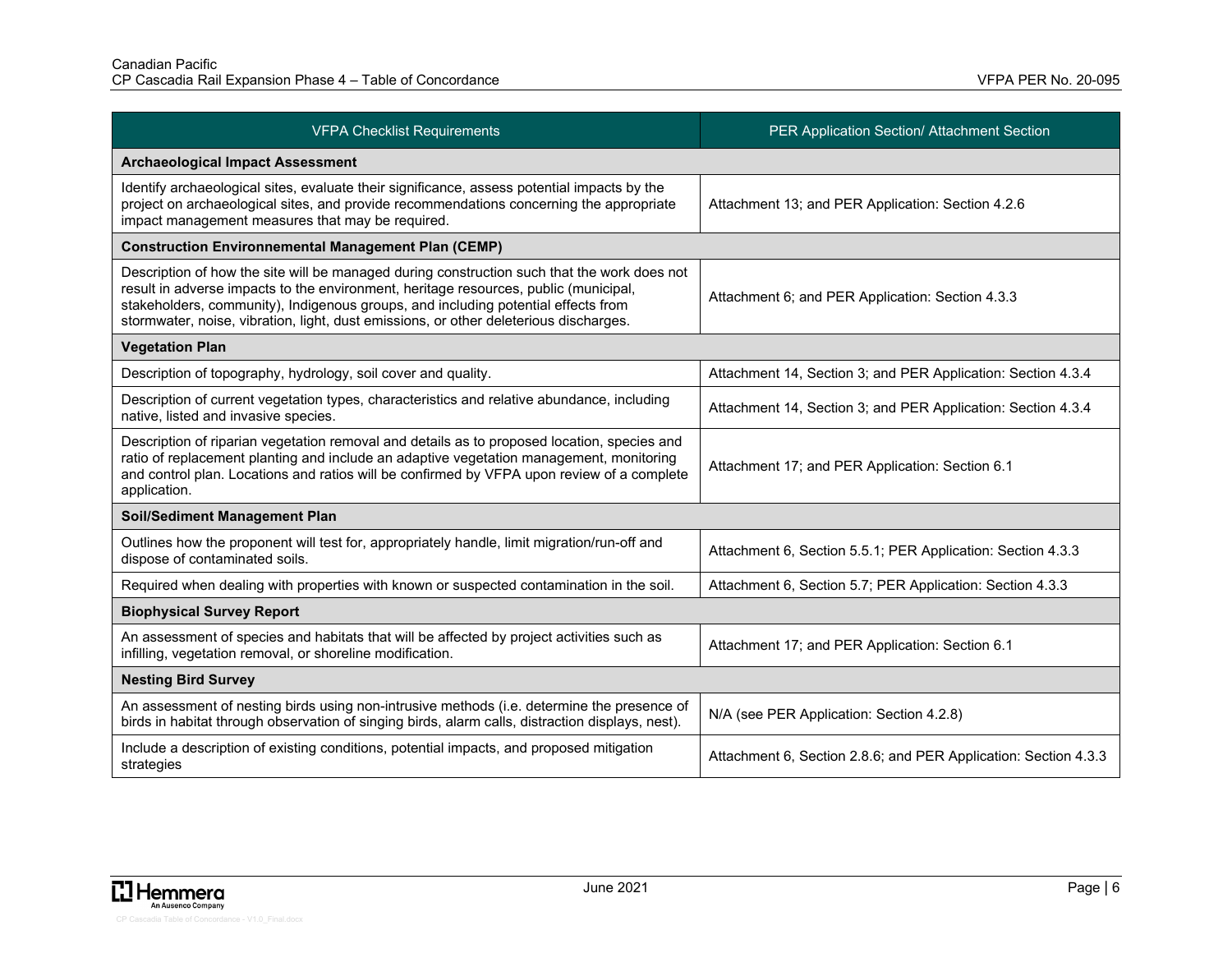| <b>VFPA Checklist Requirements</b>                                                                                                                                                                                                                                                                 | PER Application Section/ Attachment Section                                                                                                                                                         |
|----------------------------------------------------------------------------------------------------------------------------------------------------------------------------------------------------------------------------------------------------------------------------------------------------|-----------------------------------------------------------------------------------------------------------------------------------------------------------------------------------------------------|
| <b>Species-at-Risk Assessment</b>                                                                                                                                                                                                                                                                  |                                                                                                                                                                                                     |
| Identification of all federal and provincial listed species-at-risk associated with the proposed<br>Project.                                                                                                                                                                                       | Attachment 14, Section 4.1; and PER Application: Section 4.2.9                                                                                                                                      |
| Include a description of potential impacts and proposed mitigation strategies.                                                                                                                                                                                                                     | Attachment 14, Section 4.2; and PER Application: Section 4.2.9<br>Attachment 6, Section 2.8.1; and PER Application: Section 4.3.3<br>Attachment 15, Section 4 and 6; and PER Application: Section 6 |
| <b>Invasive Species Assessment</b>                                                                                                                                                                                                                                                                 |                                                                                                                                                                                                     |
| Existing invasive species types.                                                                                                                                                                                                                                                                   | Attachment 14, Section 5; and PER Application: Section 4.2.9                                                                                                                                        |
| Mitigation plan to prevent spread of invasive species during construction.                                                                                                                                                                                                                         | Attachment 14, Section 5; and PER Application: Section 4.2.9<br>Attachment 6, Section 2.9; and PER Application: Section 4.3.3                                                                       |
| Invasive species monitoring and management plan.                                                                                                                                                                                                                                                   | Attachment 14, Section 5; and PER Application: Section 4.2.9<br>Attachment 6, Section 2.9; and PER Application: Section 4.3.3                                                                       |
| Spill Prevention and Emergency Response Plan (on land and water)                                                                                                                                                                                                                                   |                                                                                                                                                                                                     |
| Emergency Response plan as it relates to reportable spills.                                                                                                                                                                                                                                        | Attachment 6, Section 8; PER Application: Section 4.3.3                                                                                                                                             |
| Inventory of hazardous materials anticipated to be handled or stored on site during normal<br>operations.                                                                                                                                                                                          | Attachment 6, Section 8; PER Application: Section 4.3.3                                                                                                                                             |
| A description of spill prevention, containment and clean-up plan for hydrocarbon products<br>(including fuel, oil and hydraulic fluid) and any other deleterious substances using<br>standards, practices, methods and procedures to a good commercial standard, conforming<br>to applicable laws. | Attachment 6, Section 8; PER Application: Section 4.3.3                                                                                                                                             |
| Description of proposed employee training, emergency response communication plan,<br>emergency procedures, spill tracking and reporting, records of facilities inspections.                                                                                                                        | Attachment 6, Section 8; PER Application: Section 4.3.3                                                                                                                                             |
| Reference to appropriate spill containment and clean-up supplies available on site at all<br>times and that all personnel working on the Project are familiar with the spill prevention,<br>containment and clean-up plan.                                                                         | Attachment 6, Section 8; PER Application: Section 4.3.3                                                                                                                                             |